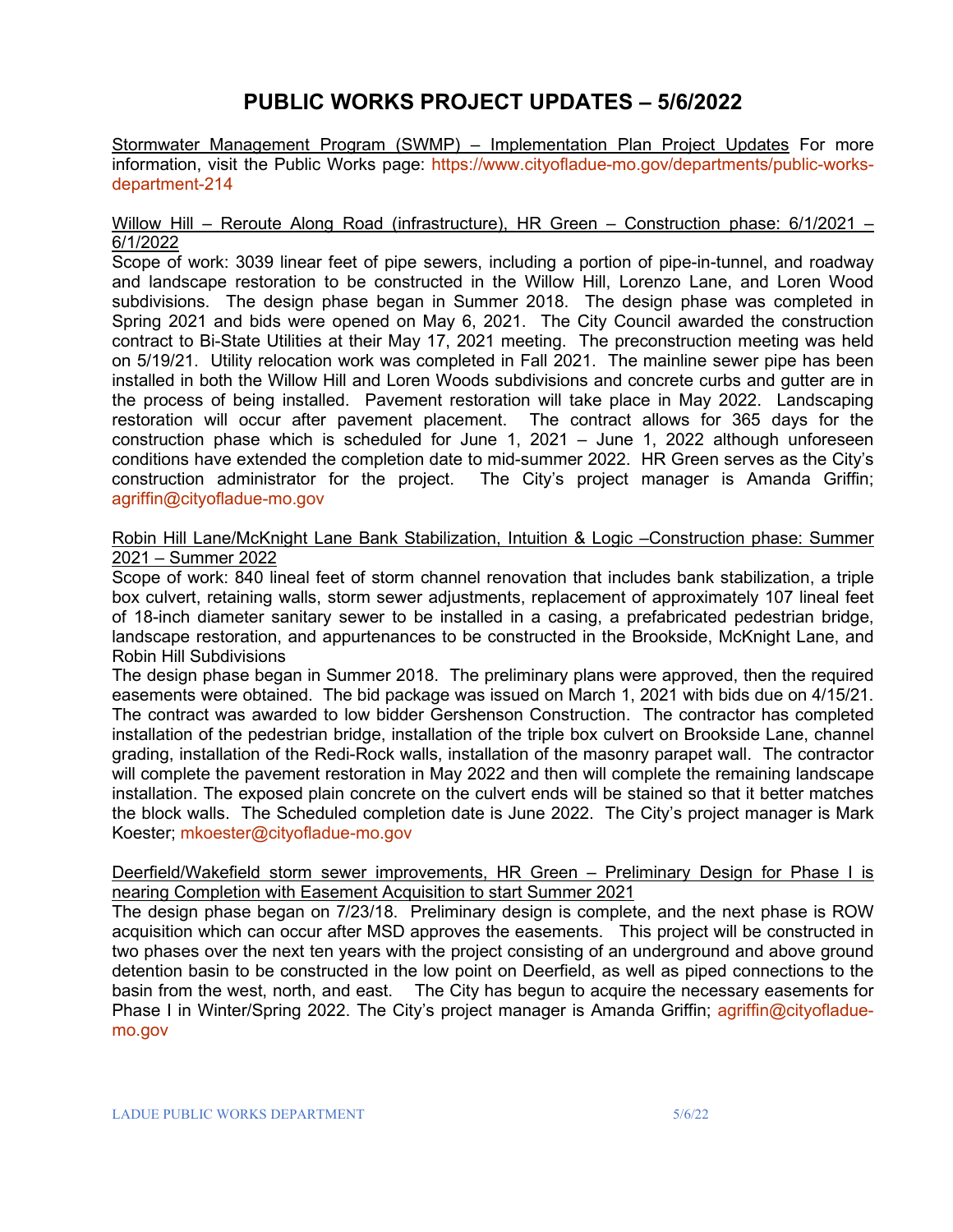## ADA Sidewalk Improvements – Clayton Road

The City continues with the implementation phase of the ADA transition plan which identified both sidewalk and facility improvements that need modification to work toward ADA compliance. Clayton Road sidewalk improvements have been the highest priority for the City and the following provides a summary of the multi-phased project to date:

- Phase I: Business District between I-64 and Conway Road; construction completed Summer 2019 by Spencer Contracting
- Phase II: Warson to Eversdale; construction completed Spring 2020 by SBC Construction
- Phase III: Eversdale to Lindbergh; construction completed Spring 2021 by SBC Construction
- Phases IV; Louwen to McKnight, design in 2021, construction 2022. Bids were received on 3/17/22 and were over budget. City will determine if the project will be awarded in 2022.
- Phases V VI; McKnight to Price Road; construction in 2023 2024

The City's Project Manager is Anne Lamitola, [alamitola@cityofladue-mo.gov](mailto:alamitola@cityofladue-mo.gov)

## Dielman Road Improvements (80% Federally Funded for ROW & Construction)

The City applied for Federal Funds for Dielman Road Improvements in February 2019 and learned that the application was successful. The City executed a program agreement with MoDOT, then hired CMT to perform the engineering for the project after following a Qualifications Based Selection process. City Council approved the engineering contract with CMT at their April 27, 2020 meeting and design has been underway since that time. Dielman Road is one of two remaining roads identified for sidewalks in the 2012 Sidewalk Implementation Plan. Six-foot-wide sidewalks will be installed on the west side of Dielman between Ladue Road and the northern municipal boundary near Tamarack. Improvements to the pavement will also be part of the project. The sidewalk will connect to sidewalks that have been installed in Olivette on Dielman Road. Federal Funding will pay for 80% of the right-of-way and construction costs. The design phase began with survey in Summer 2020, environmental clearances were obtained in March 2021, and preliminary plans have been prepared and were submitted to MoDOT on March 31, 2021. The well attended public meeting was held on July 13, 2021 at 4:00 pm. The right-of-way plans were submitted in September 2021 to MoDOT for approval and have been approved. At the December 2021 City Council meeting, the agreement for easement acquisition with OR Colan was approved. Easement acquisition is in process and there are twelve properties with easements. Construction is scheduled for 2023. The City's Project Manager is Anne Lamitola, [alamitola@cityofladue-mo.gov](mailto:alamitola@cityofladue-mo.gov)

## Deer Creek Preserve; formerly known as Edie's Mulch Site

The City applied for and obtained a Municipal Park Planning Grant to develop a master plan for the 12.5-acre site which is currently being utilized as a transfer station for the City's leaf and mulch program on approximately 3 acres of the site. Public meetings were held in 2019 along with a community input survey and a Master plan was adopted by City Council in September 2019. The master plan for the property includes a trail and a small parking area as priority amenities. The property is located off S. 40 Drive and is along the Deer Creek corridor. The property is currently being impacted by MSD's Deer Creek Sanitary relief sewer project which will be under construction through May 2022.

The City applied for and was successful in obtaining funding through the Municipal League to begin development of the priority amenities. The City entered into an agreement with the Grant Commission in December 2021 and also entered into a design contract with SWT for the project design. The survey phase has been completed and preliminary design ha begun. Implementation